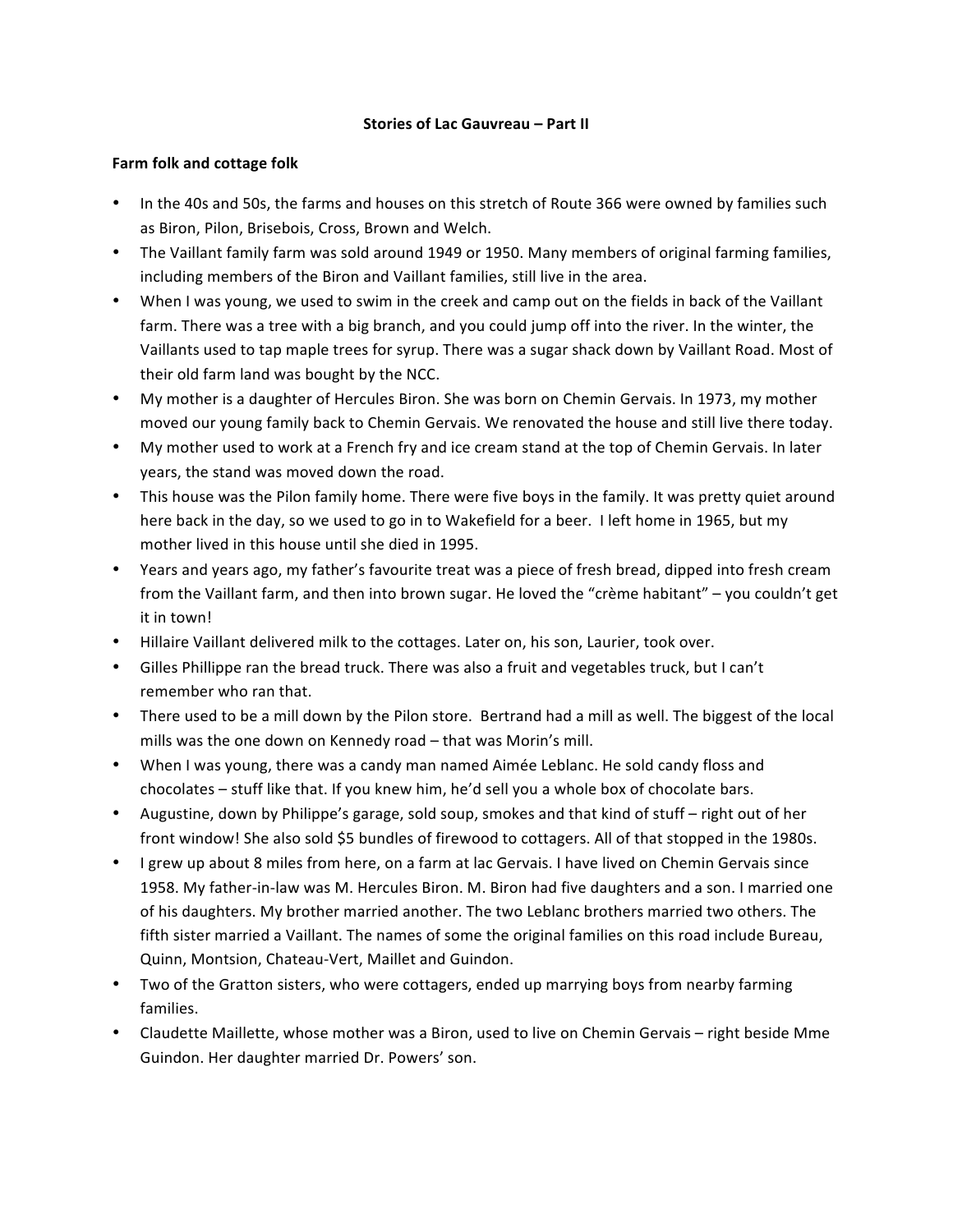- If you knew Dr. Powers, you could call on him for medical assistance. Once, the son of Mme Cecile (Biron) Gervais had a fishing hook stuck in his forehead. He went to see Dr. Powers, who took out the hook and patched him up!
- We never used to swim in the lake. Our mothers were afraid that we would drown if we played unsupervised down at the lake. Instead, we had family picnics on the river, which ran behind our family farms. In addition to picnicking at the river, we used to fish and take dips in the water.
- In the 50s, when my mother wanted a fresh chicken, she used to say "Kids, wouldn't it be nice to have a fresh chicken today?" She would send us off in a rowboat, across the lake, to the Robertson farm, and we would bring back a live chicken in a cloth bag. My cousin would cut its neck and then we'd eat fresh chicken for dinner!
- When I was a kid, we used to watch them kill chickens out on the Robertson farm. Not my favourite memory!
- The Robertson and Bertand cows ran free over the hills during the day. The hills were quite open then, so the cows could walk right down to the cottages around the lake. They used to wander all around the properties. They had cow bells on, so we heard cow bells all the time. Most of the cows were dairy cows, so they went home to be milked at the end of the day.
- In the 50s, the Leech and Arnold kids played up on "Cow Mountain", which was where the Robertson cows grazed. Mr. Robertson's cows were better contained than Mr. Bertrand's!
- The old Robertson farmhouse and barn are gone now. Daniel Robertson's father lives at the end of Robertson Road, and his property overlooks the old Robertson farm.
- The Kingsbury's had a farm with a huge old building and a tiny house. The original homestead was still standing in the 70s and 80s. The sons were Ron and Blair. Blair runs the campground.
- As a kid, Ron Kingsbury used to run errands and do odd jobs around our house for extra cash.
- Years ago, the farmers complained about how slowly the land was draining. The Quebec government decided, in the late 50s or early 60s, to bring in a drag line in. They straightened Parent Creek, turning it into a canal or a ditch all the way up to McKenna Greenhouses. The result was that the water came off the fields too quickly in the spring, leaving layers of dirt and clay on all of the rocks and filling in parts of the lake with silt.
- The original access to the lake was via Wakefield and the part of Kennedy Road that is now in the Gatineau Park. The road ran along the left hand side of the La Pệche River and crossed over to the existing Kennedy Road at Legros' mill.

# **Island adventures**

- When I was a girl, I babysat my younger sisters and my neighbor. I used to bring them to the Island for picnics. The priests had made picnic tables where we could eat our lunch. After our picnics, I used to take my young charges along the trail and make them pray at the Stations of the Cross.
- We used to like to go out on adventures for the day. The boys went out fishing and stopped at the Island for lunch. The priests had made a BBQ, and we used it to cook hot dogs.
- Yesterday, I swam out to the Island and back. As I neared the shore, I saw a water snake move quickly away from me. I didn't know there were water snakes here!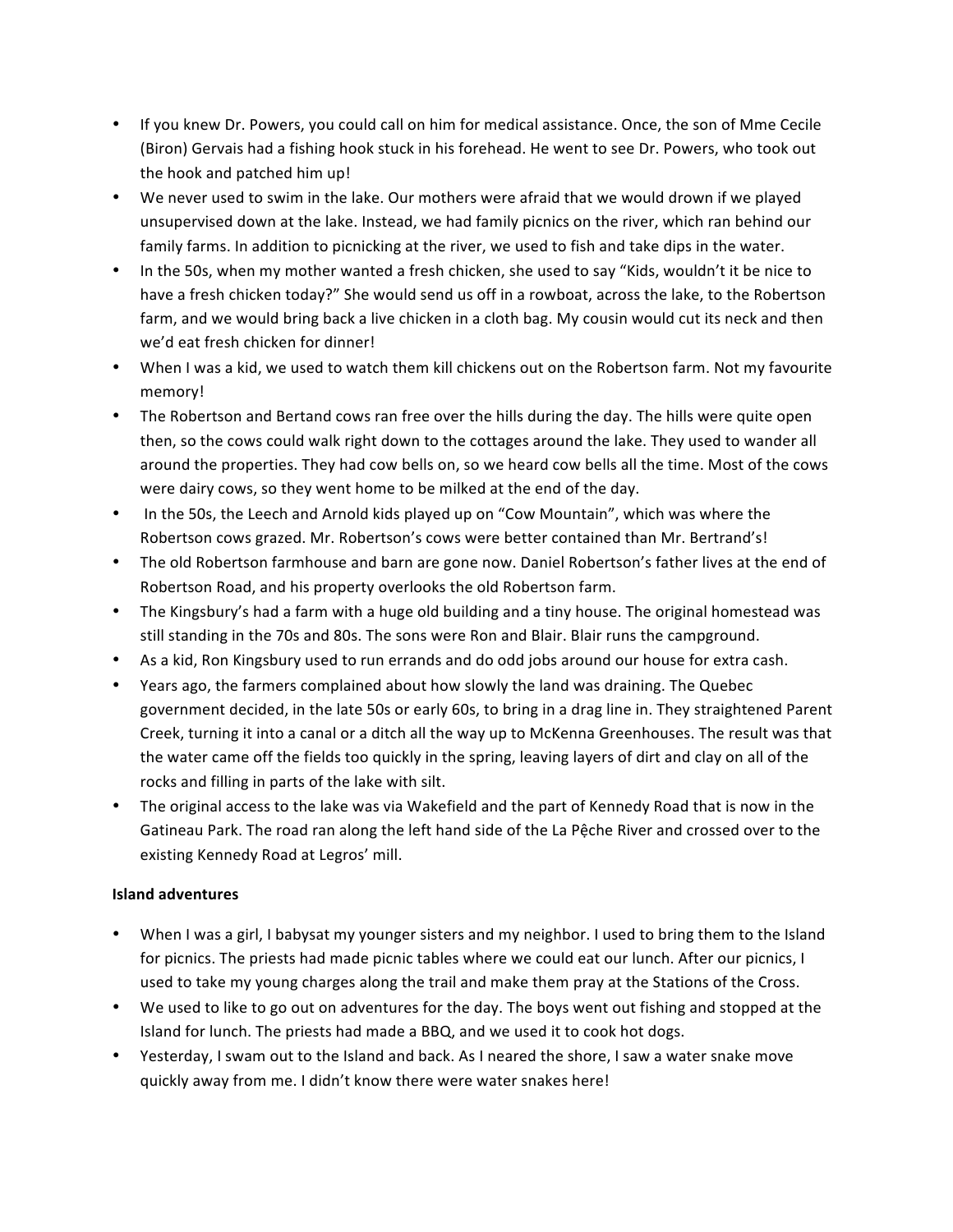- Years ago, we used to watch Mrs Snelgrove swim out to the Island and back in the mornings. Mme St-Jean sometimes swam with her.
- We were sent off to the Island with picnics every day. We played and built forts all day long. Actually, there were forts on both sides of the Island. We could usually tell if the kids from the other side had been in our forts  $-$  and vice versa.
- M. Falardeau said that they used to have dance parties in the clearing on the Island!
- I was the one who spotted the fire on the Island. I was about 9 years old at the time. The day before, we kids had been playing on the Island and we had seen some strangers camping there. The next day, as we approached their campsite, we saw smoke. When we got there, we saw the fire  $-$  even the trees were starting to burn. We hurried back to tell our parents. They told us to go around in our boats, and to tell everyone about the fire – asking them to come out with buckets. Back then we only had 3 and 5 HP boats. Everyone came out. We made a big line and passed buckets of water from person to person. Eventually, we put out the fire. Most of us had been strangers to one another before the fire, so it turned out to be a bonding experience.
- Back in the old days, we felt like we owned the Island. Initially, the priests sold the Island to a few families on Bay Sainte Anne, with the proviso that they could not build for a certain number of years. A few years ago, when the Island went up for sale for the second time, a bunch of us cottagers came up with 100K and put in a bid to buy the Island. We wanted to prevent developers from getting the Island! In the end, our bid did not succeed.

#### **Early cottagers**

- My father bought our cottage in 1949. It was an "Eaton's Catalogue" cottage  $-$  i.e., a cottage that you ordered out of the Eaton's catalogue and then put together yourselves! This is something we hadn't realized until fairly recently. We discovered it when we read an article in *Cottage Life* magazine. There, in the magazine, was an exact replica of our own cottage! The cottage style was called "Grove Cottage". You wouldn't recognize it as such now, as we've done several sets of renovations. In retrospect, all of this seems funny, as our family name was in fact Snelgrove. To add to the humour of it all, it turns out that and we had unwittingly given "grove" monikers to everything around our property, i.e., "Poplar Grove", "Sail Grove" and "Outhouse Grove", and so on!
- We used to spend the whole summer up here. I was 12 when my Dad bought the cottage and we have been coming here ever since. My Dad was a letter carrier and used to commute to town during the summer months. We played a lot of cards when I was growing up! Our gang was Julie Montsion, Michel Faubert, ti-Gilles Faubert and Line St-Jean.
- I have been coming here since 1987. It started with visits to the cottage of my girlfriend and her family, who had been coming here for a long time. They had such a nice cottage that I decided to keep hanging out with them. Just joking! At first, we spent days at the lake with her parents and camped overnight at lac Philippe. Later on, we got a tent trailer and spent the entire summer on her parents' lawn. Now we have inherited the family cottage, and this year, our boys are camping out on the lawn  $-$  just like we did!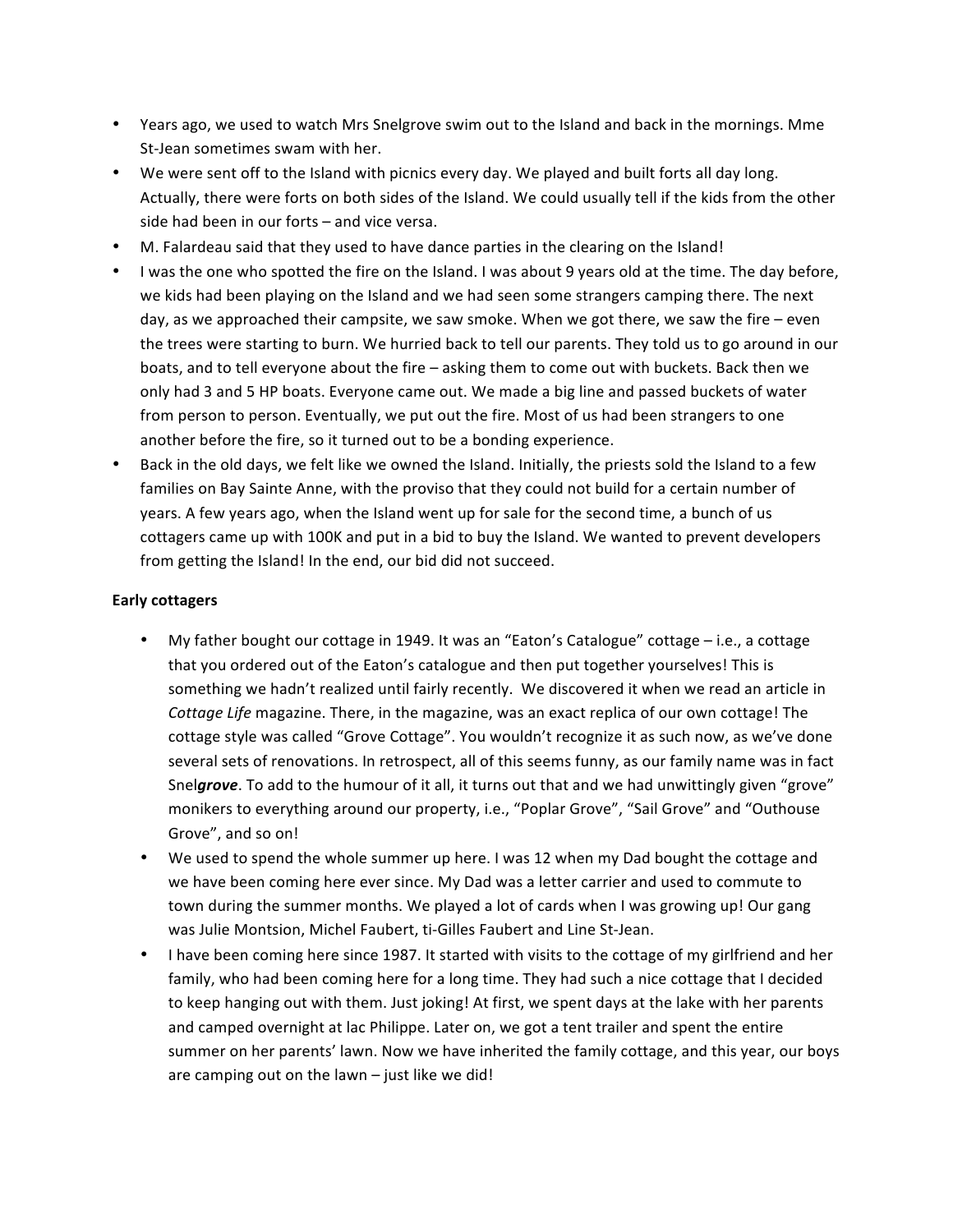- Our cottage was built in the early '40s by a Mr. Andrews. My father, who was in the insurance business, met Mr. Andrews in Ottawa. Mr. Andrews was in a bit of a predicament as he wanted to buy a house in Ottawa, but couldn't afford to do so unless he sold his cottage. My dad went up to have a look at the cottage and decided to buy it on the spot!
- Hercules Biron built the early cottages on our road. First, he built them. Then he rented them. Then he sold them to cottagers.
- I was very young when we first came here maybe 6 or 7 years old. My brother was only 2 or 3. We rented a cottage for 1 or 2 weeks from a M. Blouin. In those days, the families in this area were named Biron, Bureau, Viaux, Blouin, Patinaude and Nixon. In 1956, when I was 15, our family rented once again. That's when my father decided to buy a property from M. Biron. Our family has been here ever since.
- I inherited the family cottage. My children, like my sisters and I, feel like they grew up here at the lake. Though it was only our cottage, it felt like our real lives were lived here. A few years ago, my husband bought some land and built our dream retirement home.
- Old family names that I remember from Chemin Pilon include La Flêche, Gagnon, Faubert, St-Jean and Reid. Two of the old chalets on this road burned down and were never replaced.
- My mom first came here when she was 9. This year she is 93. I have been coming here since I was born.
- My family is descended from the Biron and Brown families. My grandmother was a Brown (of lac Brown) and my grandfather was a Draper. He was a boarder at Maxwell's in Farm Point, where he did farm work. Later he worked at Alcan, mining in the limestone quarry. Marvin Morrison bought up the land where the old quarry was. Years ago, there was a store that a certain "Mrs Texaco" ran beside Grant Honywell's garage. The Hamilton Motors property used to be a depot for logging. If you retrieved logs that got stuck in the river, you could sell them to the depot.
- In the old days, there were only 70 or 75 cottages on the lake.
- Back in the '40s, my mother didn't want my father to buy our cottage because it had no trees around it. My dad spent his whole life planting trees on the lot. Now I spend my whole life trimming them back. We recently had to remove two old white pines as they were dying and threatening to fall on the house. The cost of removing those two trees was more than what my father originally paid for the cottage.
- We had no indoor plumbing until 1996. When we bought the cottage from my mother and decided to renovate, we insisted on indoor plumbing. Initially, my mother couldn't get used to the new plumbing. Her daily shower, she said, was her swim in the lake!
- Mom used to swim in the mornings until she died at age 89. One of our neighbours used to watch her swim. This woman assured me that, although she herself couldn't swim, that if anything were ever to happen to my mom, she would go into the water herself to save her!
- Everyone always loved coming to the family cottage. Even now, with the family scattered across the country, they always plan stop-overs at the cottage when they drive from one part of the country to another.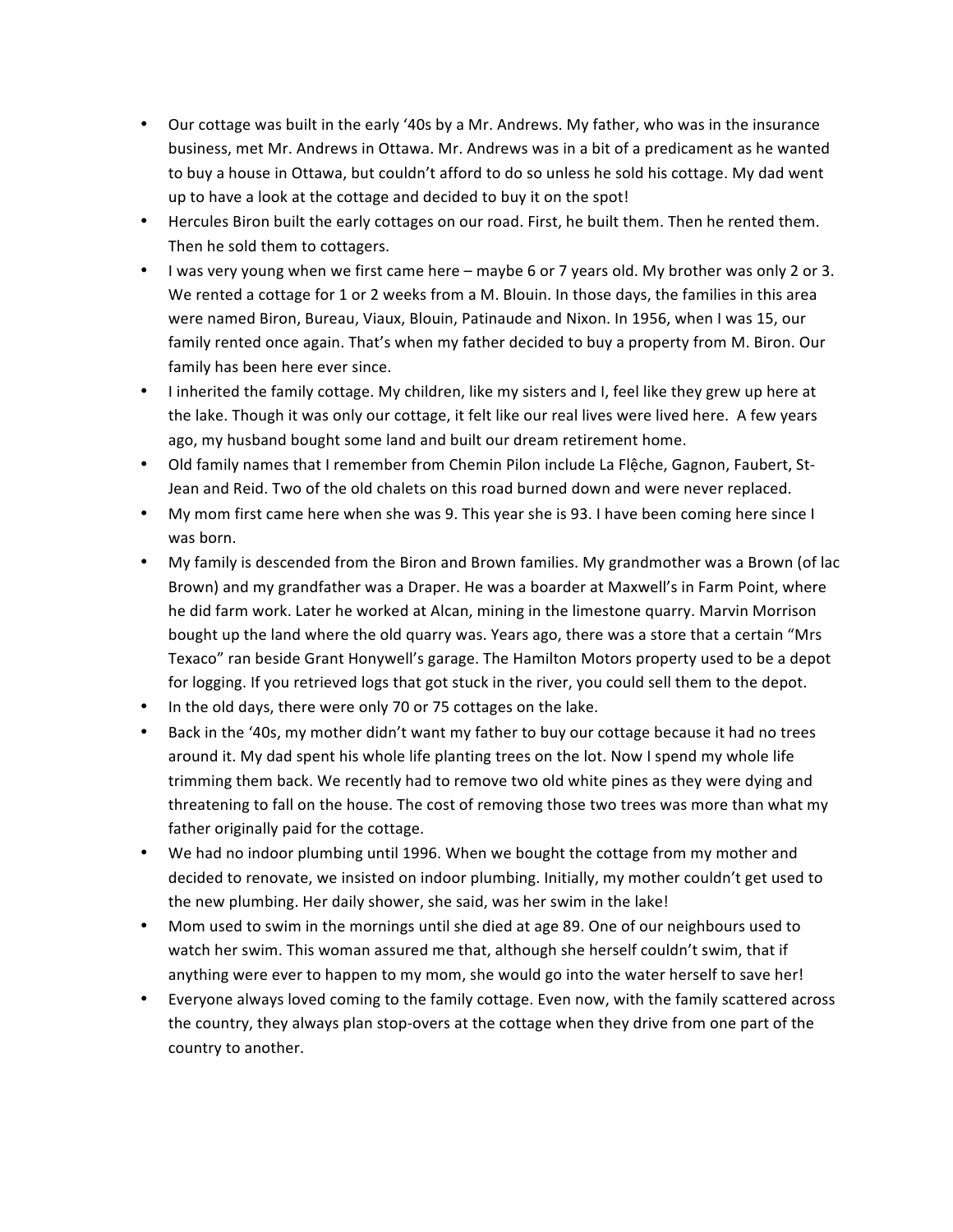- We paid \$35 for a beautiful wooden canoe and gave it as a gift to our parents for their 25<sup>th</sup> wedding anniversary. We still use it on the lake. We also have an antique 1958 cedar strip motor boat that we have refurbished.
- Years ago, we met a family named the Tarrs. They were collecting blankets to send to flood victims in Winnipeg. We started talking to them and invited them to the lake for a visit. They ended buying the cottage next door!
- Before moving to Ottawa, my husband's mother and her Tarr family cousins had had cottages together in the Winnipeg area. When my husband's parents were looking for a cottage, they ended up buying Wildwood cottage. That was in 1950. Norris Wood and his girls also have their cottages because of the Tarrs.
- Wildwood was the original cottage on chemin O. Bertrand. The land was originally bought, with a cottage on it, in 1924. In the deed, the farmer promised to build road access. Our family bought the property from a Mr. Logan, who was a fireman in Ottawa. In the 1930s, the cottage was owned by Mike Ninijer's aunt. Mike Ninijer was here at the lake with his family for a long  $time - his$  widow sold their cottage last spring.
- Mr. Chilcott Senior, who was a judge in Ottawa, bought a lot of the land in this area back in the '40s. Many of the cottages on Robertson and Bertrand roads were built by Mr. Chilcott's sons, Don and Jim. Mr. Chilcott Senior gave them the lots, and they built cottages on them to earn money for university. They built Barbara Booth's place, the Castle and many more, including the Leech, Peck, Lockwood, Trudell and Keogan places. The Chilcotts used the same model for all of the cottages, but the cottages have been changed over the years.
- Our house was used as a fishing cabin before we purchased it, so it was in rough shape. There was a Quebec heater in the main room and a water tank in the attic. We did a lot of work on the cottage!

My husband starting coming here when he was 8 years old. There were lots of mothers here over the summer months in those days. His mother was a very social woman - she walked her dog every day and met people that way. Their dog's name was Gypsy and she was a black lab. She was such a nice dog! She used to go begging for food, so she put on an extra 20 lbs. every summer. My husband's mother used to work hard all winter to get the extra weight off. Eventually, she hung a sign on the dog saying "Please don't feed the dog"!

- Every summer, John Leech and Ian Arnold used to sail around the Island in their 16 or 17 foot sailboat. The boat is very old now, but they still take it out once or twice a summer.
- The Leeches, Arnolds, Tarrs, Snelgroves and Booths used to get together to play bridge a lot!
- We used to dump garbage on certain properties around the lake -- in what were then considered remote areas. We can still see the old "garbage point" (much improved since then!) from our cottage. Our mothers also rinsed out cans and glass jars and sank them in the middle of the lake. Believe it or not, we thought we were doing something good for the environment, because we thought that sinking cans and bottles was preferable to sending garbage to the landfill!
- Long ago, everyone had an ice house. This would be a rough 8x8 or 10x10 building. In the winter, the farmers would get teams of horses, bring their big saws and cut blocks of ice out of the lake. The ice would then be completely covered with sawdust. The larger the ice block, the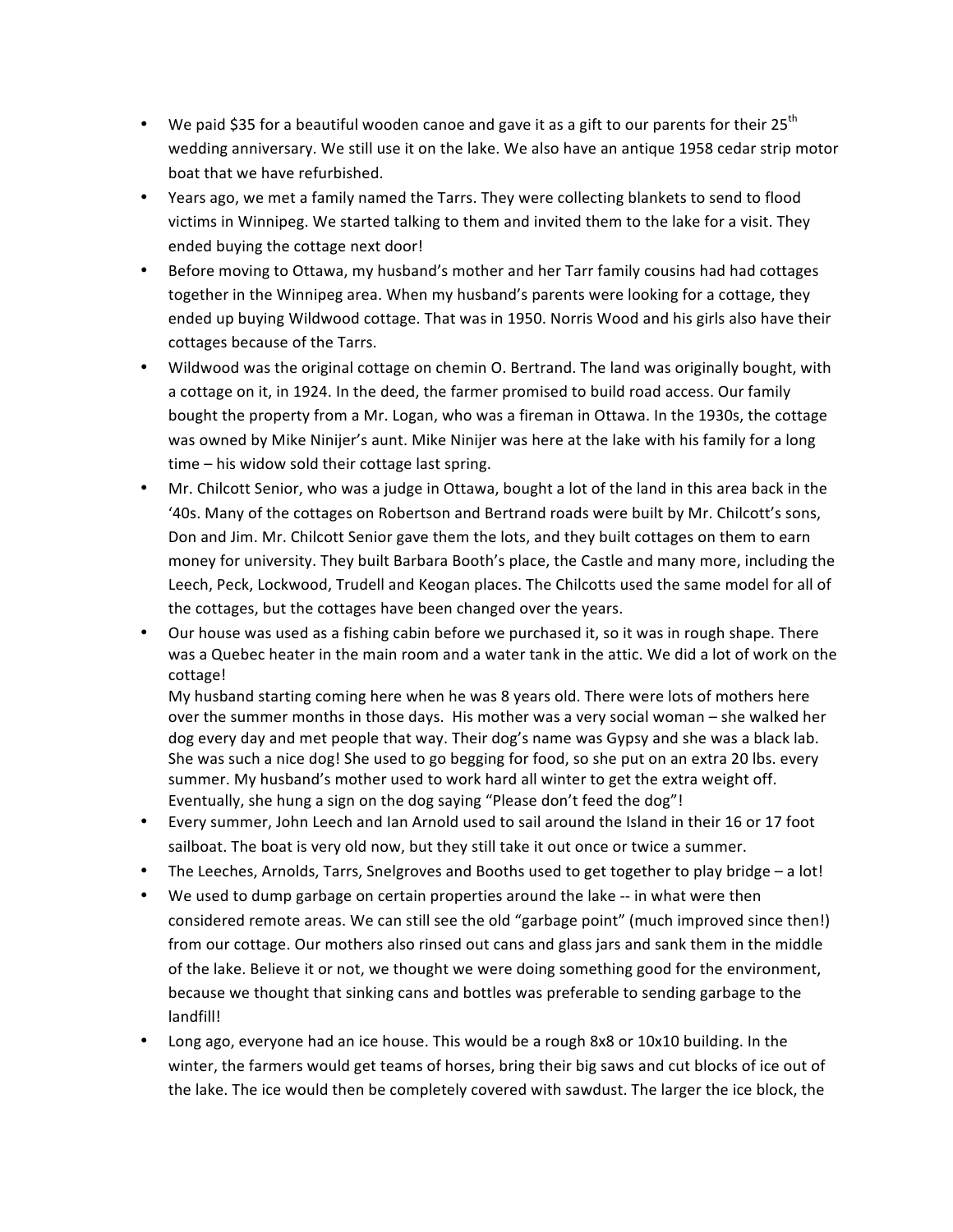more the sawdust. The ice usually lasted until mid-August. After that, we had to haul it in from the city.

- We used to use ice tongs to bring ice to the ice box. The cool air in the ice box went down from the ice box into the lower part of the fridge. You had to change the pan of water in the fridge every day, as water formed when the ice melted.
- There was no electricity until the mid-50s, so water systems tended to be manual. We had an old barrel, which we mounted about 7 or 8 feet high at the back of the cottage. We hooked it up to pieces of inch pipe to bring in the water, which was gravity-fed into the house. There was also a handle pump (side to side pumping) down by the lake. My job was to pump water from the lake for 20 minutes every day. This produced about 20 gallons of water.
- Some of the older cottages in the area near the campground were the Allen and Lauzon cottages. Dr. Allen was a dentist.
- One of the first cottages on the lake was built by Harold Geggie or his father-in-law, Dr. Stevenson. Ian Arnold worked with Dr. Geggie in the 60s. Stewart Geggie said that the first cottage on the lake was hidden in the woods, in the area around the marshes.

### **La Baie des Pères**

- We called Bay Sainte Anne "la Baie des Pères" because the priests used to swim there.
- The Pères Rédemptoristes had a logement on Bay Sainte Anne. They also owned Isle Sainte Anne. There was a chapel on the bay near the waterfront. The priests put in docks so we could go to mass by boat, but we could also walk down to the chapel from our house.
- Le Chemin du Croix was on the Island. There was a small alter or chapel there as well as stations along the trail.
- Every Sunday night, the priests held "la Cérémonie des Flambeaux". The priests had a raft with an organ on it. We used to follow along in our boats! The priests loved it here. They did a lot of fishing. They left when the lake got too busy with cottagers and it was no longer suitable for training young priests. We were sad when they left.
- The young priests in training were 18 to 20 years old. They built the Island trail as part of their training. They created ledges with rocks and levelled the land in places. The rocks they used were quite heavy, so they did a lot of hard work.
- There was a procession of boats on the Feast of Sainte Anne. It was a candle-lit procession led by the priests.
- The priests used to hold church services on the Island.

# **The Island people**

• Initially, the priests sold the Island to four men with cottages on the lake. One of the original men died, so in the end, there were just three owners. By the time these men were in their seventies, they were thinking about selling. They consulted with the municipality to try to get them to buy it, as they were worried that it might be sold to people who were not from the lake. About 10-15 families raised money to buy the Island, but the sellers preferred to sell to a single family.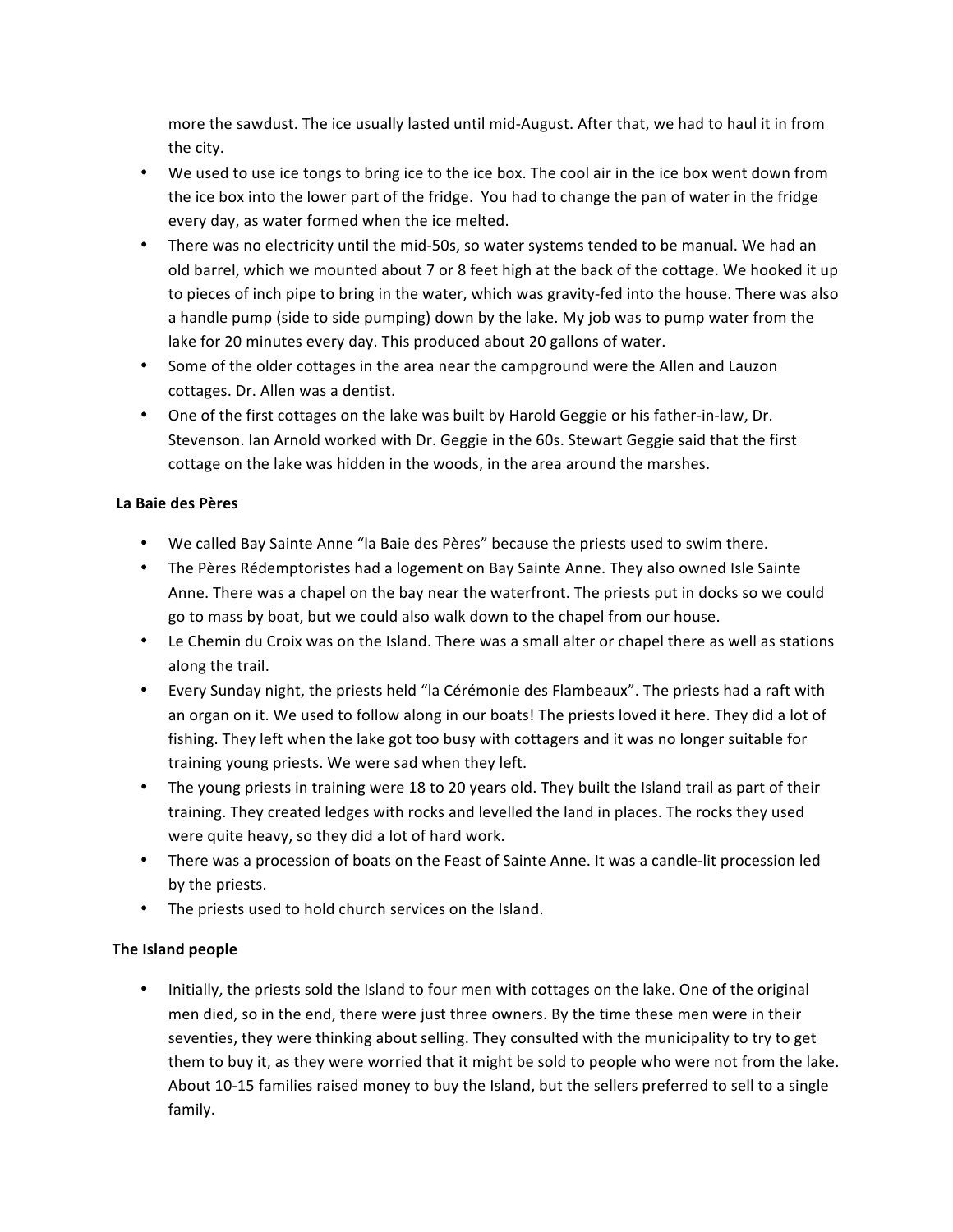- We were visiting at lac Gauvreau when we found out that the Island was for sale. After our visit, as we drove back to the city, we were thinking "Wouldn't it be a crazy idea to buy an Island?" When we woke up the next morning, we looked at each other and said  $-$  "Are you thinking what I'm thinking?" It was a busy day for us, as we had to head out of town on a plane that evening. But we drove back to lac Gauvreau and started looking for the "For Sale" sign. It wasn't easy to find! We called the sellers and things went very quickly from there. He was happy that the Island was going to go to a family that wanted to enjoy the same kinds of experiences as the cottagers already living on the lake. It wasn't about the money; they wanted to be sure it would be in good hands and that the Island wouldn't end up being developed.
- We are a brother and sister whose families share the Island. We have a small cottage with no electricity. We try to have a low impact on the Island. Before we made our offer on the Island, there were several other plans for the Island that had been considered. One plan was to sell it to the municipality. The fear was that it would somehow get into the hands of developers. Another plan was collective ownership based on taxation of cottagers (by the percentage of shoreline ownership). This was not agreed to. A third plan was for a group of cottagers to buy it.
- When we arrived here, the Island was pretty clean, but we did find some rusty old seats. They were rotting away and were heavy to carry back! There were old beer bottles too - even an old "stubbies" cemetery of sorts.
- It is a privilege to own the Island. We feel like we are responsible caretakers. We have done nothing to change the shoreline, except clean up the odd beer can or two and some broken glass. We want to preserve the view for everyone who has a cottage on the shore looking out on the island, and we haven't cut down trees in order to create a view for ourselves. Overall, we are happy with the way people treat the Island. We are glad that everyone loves the Island as much as we do, and grateful for neighbours who keep an eye out on our behalf. We do worry that something could happen to the Island while we are away. We are always concerned about fires, especially when it is very dry. We have seen old pieces of burnt wood on the Island – we hope they are remnants from long ago. The fire department can't come out here!
- When we meet people on the Island, we usually introduce ourselves. Often people don't know that there is a cottage with people living in it, as you can't really see us from the water.
- When we built, we had to bring everything from the shore by raft. Many, many loads were brought over by my dad and my brothers. My brothers and my father worked very hard that spring to put up the basic frame of the house. I wanted to try my own hand at building something, so I found a good book on building and built a treehouse!
- The loons build their nests on the Island. Usually, there is only one couple. We stay away from the North shore where they nest. A lady living on the lake puts up the yellow warning signs about the loons and a little floating platform to encourage the loons to nest. We see loons most years. They usually have one baby loon per season.
- You can hear everything on the Island! If two people are having a conversation at an ordinary volume on the shore, you can hear it almost word for word!
- When my brother and I were growing up, we had a family cottage without electricity, so this feels normal for us. Our kids do lots of reading when it rains, just as we did! We sometimes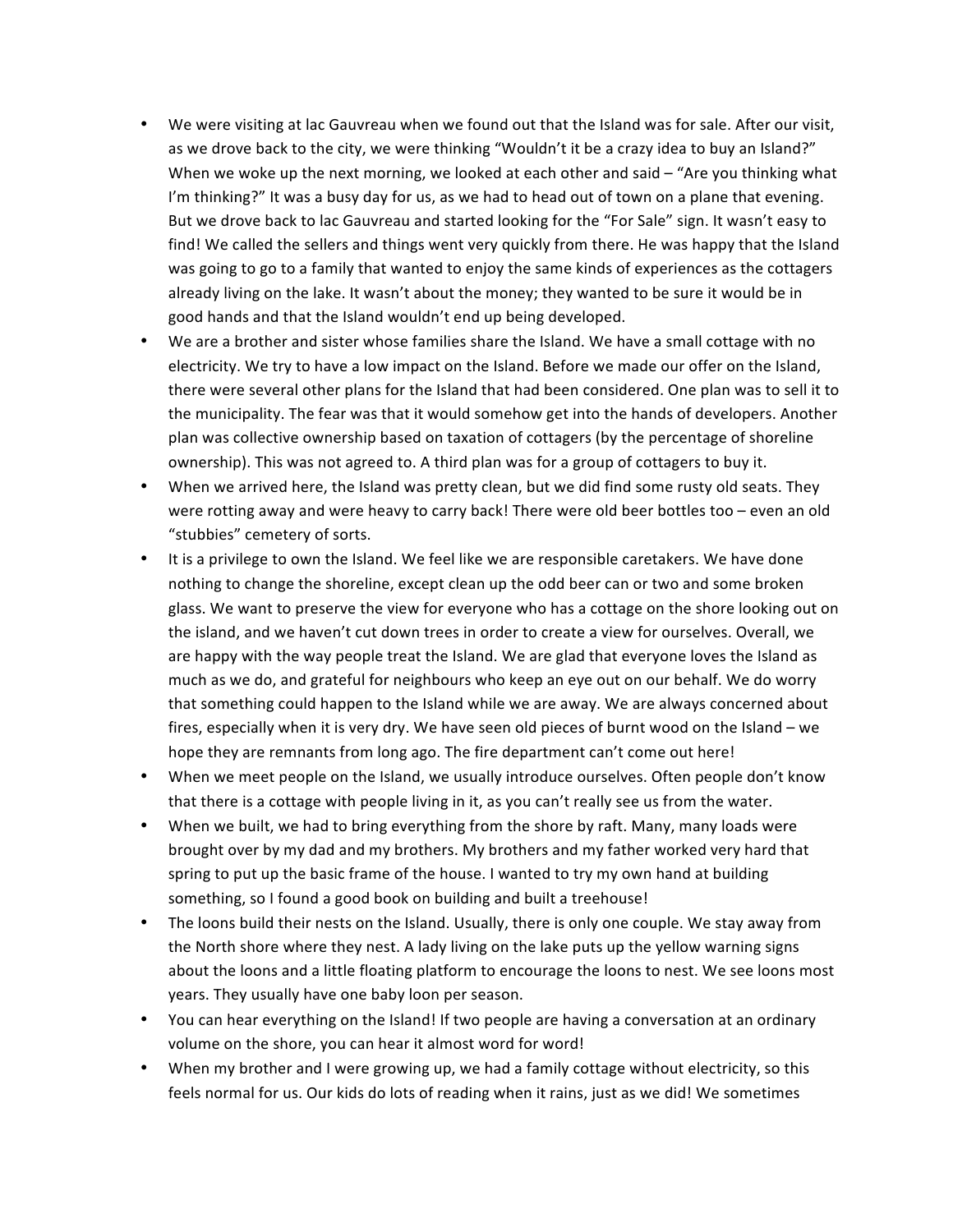complained about going to the cottage as kids, but obviously, deep down inside, we must have loved it, because here we are recreating the same kind of experience for our own kids!

- We have a 4 stroke motor- 2 chair raft. Originally, our raft had an electric motor. It was very slow but also nice and quiet. We used to see everyone, including canoes, scoot past us. Quite often, the battery would just die and we would have to paddle to shore. Once we had no paddles, so we had to use buckets! Eventually, we decided to invest in a better engine.
- We can't always get the raft motor running, so we often use the canoe. One time when we were on the raft and it was very windy, we had to get help from some fishermen who kindly hauled us back. This sort of thing always seems to happen at the worst possible time! Like when you need to get to shore for an urgent appointment or when you have run out of drinking water. That's why we prefer the canoe!
- I always pay attention to the birds on the Island. Once I saw a new kind of swallow here. Another time, I saw what looked like a red-throated loon. This year, we found the remains of a beaver's lodge, but there was no beaver. We also see signs of deer along the paths. We've heard stories about bears in the area, but never seen any on the Island!
- We have our own names for places on the Island. There is a place where the creek makes the ground soggy and it makes a "splouche" sound when you walk - that's "Splouche Creek". There's also "La Roche au Pin" and "La Pointe Fraiche" – which is the cool spot on a hot afternoon. Along the South shore, where the turtles sunbathe on a fallen tree is "la Baie des Tortues. "Big Rock" is a place where you can walk out on the rock and it looks like you are walking on water. There's also l'Ile à Golala, or, as the adults say, l'Ile aux Goélands, which is where the gulls land. Finally, there is a secluded spot where the loons nest that we named for an uncle who was a recluse, "la Pointe à Fred".
- Down by the shore, there is a big white pine with a few planks nailed on it. We think that the priests may have used the tree for diving.
- Because we live on an Island, we can go to different parts of the Island for our swims. We often follow the sun around the Island as the day unfolds.
- The painted text on the rock was actually written in Latin. It used to read "Insula Santae Annae".
- Our son has been telling stories about the Island to his friends at school. It seemed unbelievable, so his teacher called us to ask if he was telling tales. When we tell family and friends about the Island, especially those in Europe, the first reaction is disbelief  $-$  to a European mind, only royalty could own an Island!
- One of the hardest things about being on an Island is not having a refrigerator. At best, ice will last 3 to 4 days in a cooler before turning to water. Also, a lot of effort goes into bringing food to the Island, so everything tastes great here! Once, when I made fried potatoes and green beans and it tasted like a delicacy.
- When we go in to a restaurant in Wakefield, it feels fantastic to feel the hot water as you wash your hands. And after about 4 or 5 days on the Island, you start to crave for a shower!
- When it is dark on the Island, it can be pretty magical. It is lovely to paddle to the Island and to arrive after dark, under the moonlight. Of course, once you hit the forest, it's pitch dark.

**Lake lore**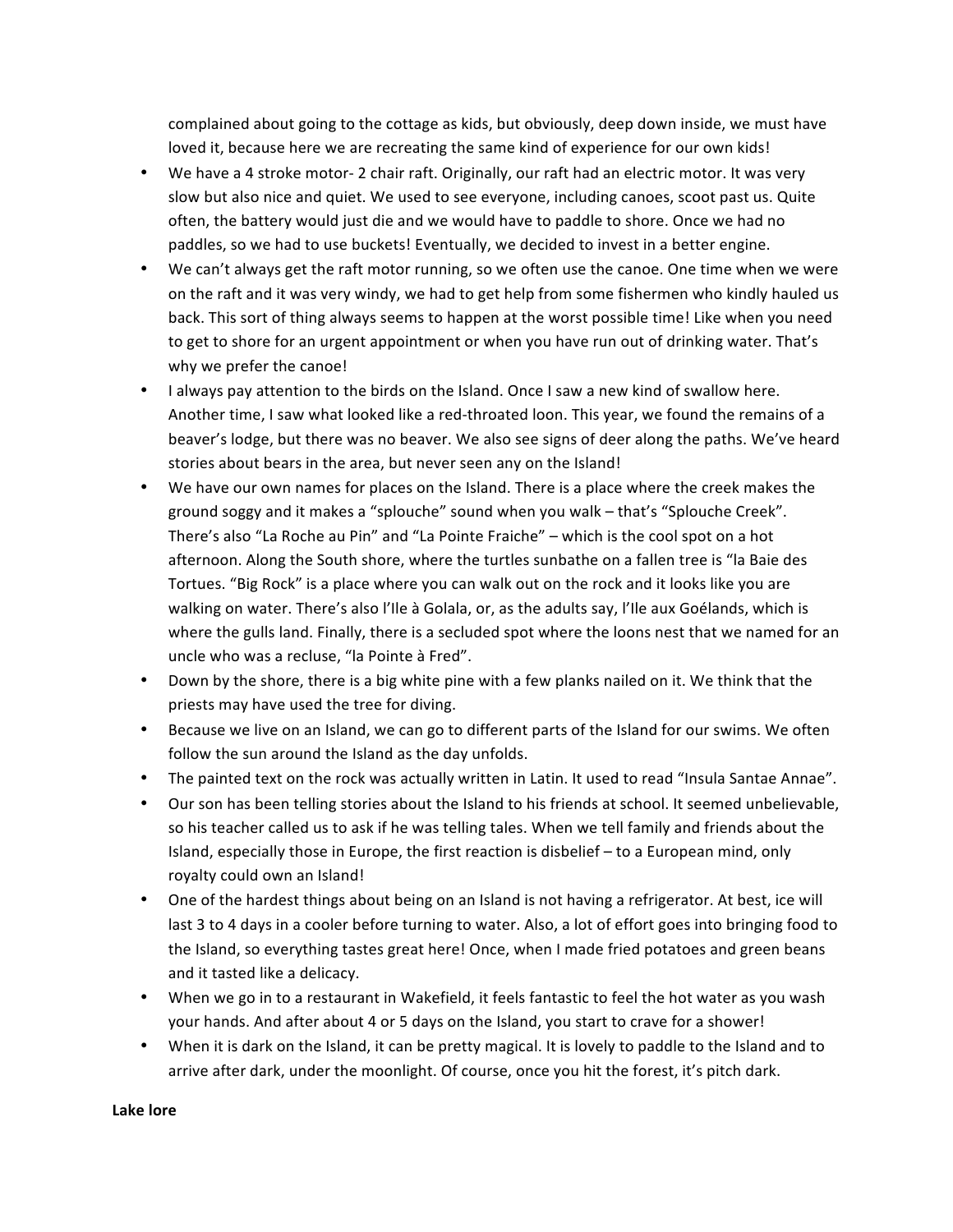- My sister's youngest son, who swam in the '84 Olympics, learned to swim in lac Gauvreau. He ended up  $5<sup>th</sup>$  in the world in the 200 meter breaststroke!
- Look! I just caught a 300-lb Sun Fish! Ha-ha, just joking!
- Twenty or thirty years ago, you could hardly move a canoe or swim in the lake because there were so many boats on it. The lake is a lot better now.
- As far as I know, I am the only person to have swum the full length of the lake and back in a single trip.
- Years ago, the guy with the fastest boat on the lake (probably a 25 HP) drove it around like a maniac. We used to call him "Hot Rod Harry".
- Zeta and Alec Armstrong were the original owners of 110. They started out with a 5 or 10 HP boat. Eventually, Mr. Armstrong got up to about 30 HP. Folks used to say that Mr. Armstrong bought himself a bigger boat so that he could make a larger wake! Every Sunday the Armstrongs went down to the priests to Church, and there would be that large wake.
- Long ago, a fisherman was out fishing in front of the point across the way. A storm came up and he was struck and killed by lightning. Some of the dads went out by rowboat to try to rescue him. They had no motorboat.
- There is one low, flat cave and at least two others. Three of the caves are connected. Years ago, there was a bit of an air passage, but I couldn't say what it's like now. To get in, you had to crawl on your belly through animal turds and nests!
- We were told that the Island is some sort of bird sanctuary.
- There used to be a hydroplane docked in Murray Bay. In 2008 or 2009, I watched it take off down the long side of the lake. Very impressive!
- I heard that Pierre Trudeau came to visit someone on lac Gauvreau and that he came here by hydroplane.
- "The Barn" property used to be owned by the Hannah family. It was called Hannah's Hill. Mr Reid and Lester B. Pearson started the United Nations right there!
- The Falardeau family in Bay Sainte Anne was a famous water skiing family. They used to do exhibitions at La Ronde, and they learned to water ski on this lake. When they had family reunions, they used to do tricks, like pyramid formations. People watching around the lake would clap.
- My teenage son competes at a national level in polo. When he is here, he practices in the lake.
- The cadastre system divides lots around the lake using the middle of the Island as the central point of origin.
- A History of the Townships of Wakefield and Masham in the province of Quebec, from 1792 to 1925, says that "traces of pre-Indian inhabitants of the region", including hand axes and a spearpoint, have been found at Lakes Mahon, Fairbairn and Gauvreau.

# **Road lore**

• In the 50s, Chemin Gervais was just a farm road. M. Biron used the road to move his hay from the fields. He told the cottagers to use the road to get to the lake. There was no electricity in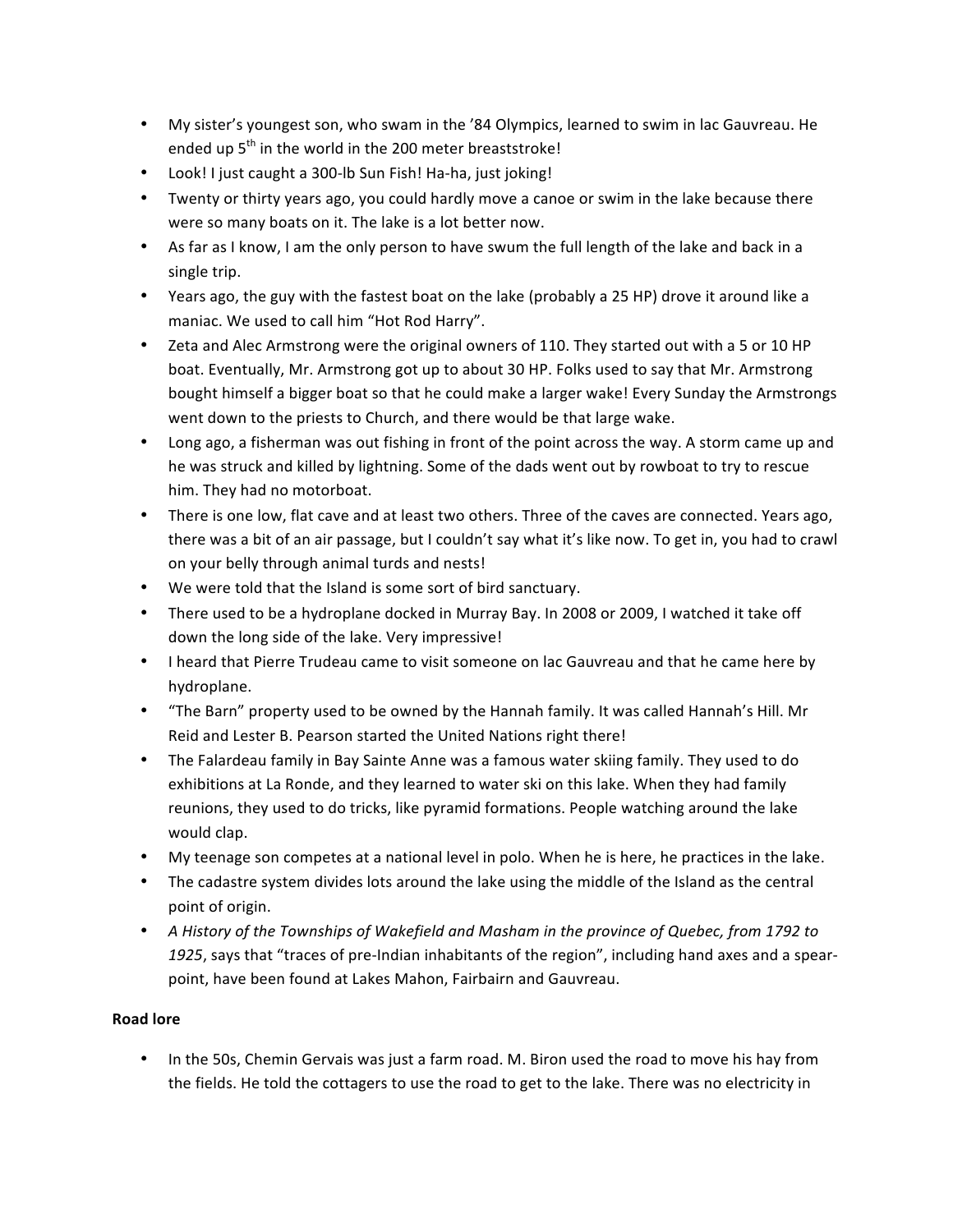those days. Finally, the hydro came in. For six years, we had to pay an annual fee for the hydro installation, on top of our regular hydro bill.

- Before Chemin Murray was built, cottagers along that shore had to park at the end of Chemin Richard. They went to their cottages by boat.
- Dr. Powers opened up Chemin Murray. As I recall, he had a separate cottage for his servants!
- Years ago, Chemin Pilon was heavily forested. Cottagers had to park on the upper part of the road, near the Nixon property, and walk down to their cottages on the lake.
- Chemin Fortin was the original access to the cottages facing us on the ridge. They built Chemin Murray after the farmers had settled their differences. Once Murray Road was in, the first new place that was built was the A-frame – the cottage with the rocks in front. The Moores were the original owners.
- Omer Bertrand's farm was on the corner of Kennedy Road and Chemin O. Bertrand. Omer was the son of Emmanuel, who also farmed there.
- When we came in 1950, there were two other cottages on our road Ricky's (47) -- of Ricky's Frozen Food in Ottawa -- and Keogan (45).
- Some of the families living on our road were Schmidt, Potvin, Brule and Descelles. Years ago, Robertson Road and chemin O. Bertrand were connected.
- Xavier Gauthier used to live in the old blue house on Chemin Pilon. This house was moved over from lac Philippe. One of the houses on Chemin Gervais was moved from the 401 when it was being built. That house came over in two pieces.
- Things have really changed since we were kids. We used to bike along a path that ran between Chemins Gervais and Richard. Chemin Fortin was an old ski-doo trail. Most of the old trails have been turned into roads.

#### **Heard around the 'hood**

- This year, a police chase ended on Chemin Gervais. Apparently, some guy offered to take a woman he had met in the Eastern Townships to visit his cottage in Maniwaki. But he ended up getting chased down Chemin Gervais by the police instead. Turns out the car was stolen!
- About 6 years ago, a criminal got away from the police by stealing a boat and escaping onto lac Gauvreau. He was in the area for a few hours before the police found him. Apparently, he was hiding on the Island.
- Our family canoe was bought by my grandfather and given to my father in 1923. It was passed down from my Dad to my sister and ended up being donated to a camp in Algonquin Park. Even though the canoe was heavy and old, I was sad when we lost the canoe, as it was a family heirloom. About 5 or 6 years ago, my wife and I were driving past the camp, and lo and behold, we spied our old canoe! It was just sitting there under a tree, rotting away. We decided to ask if we could buy it back. The owners agreed. The canoe was in rough shape. We had parts of it rebuilt and restored. Now we are able to put it to good use once again, at lac Gauvreau.
- When we had our new septic tank installed, we discovered (and removed) three previous systems: A 15-year old non-conforming septic tank, an older concrete tank and an even older wooden tank!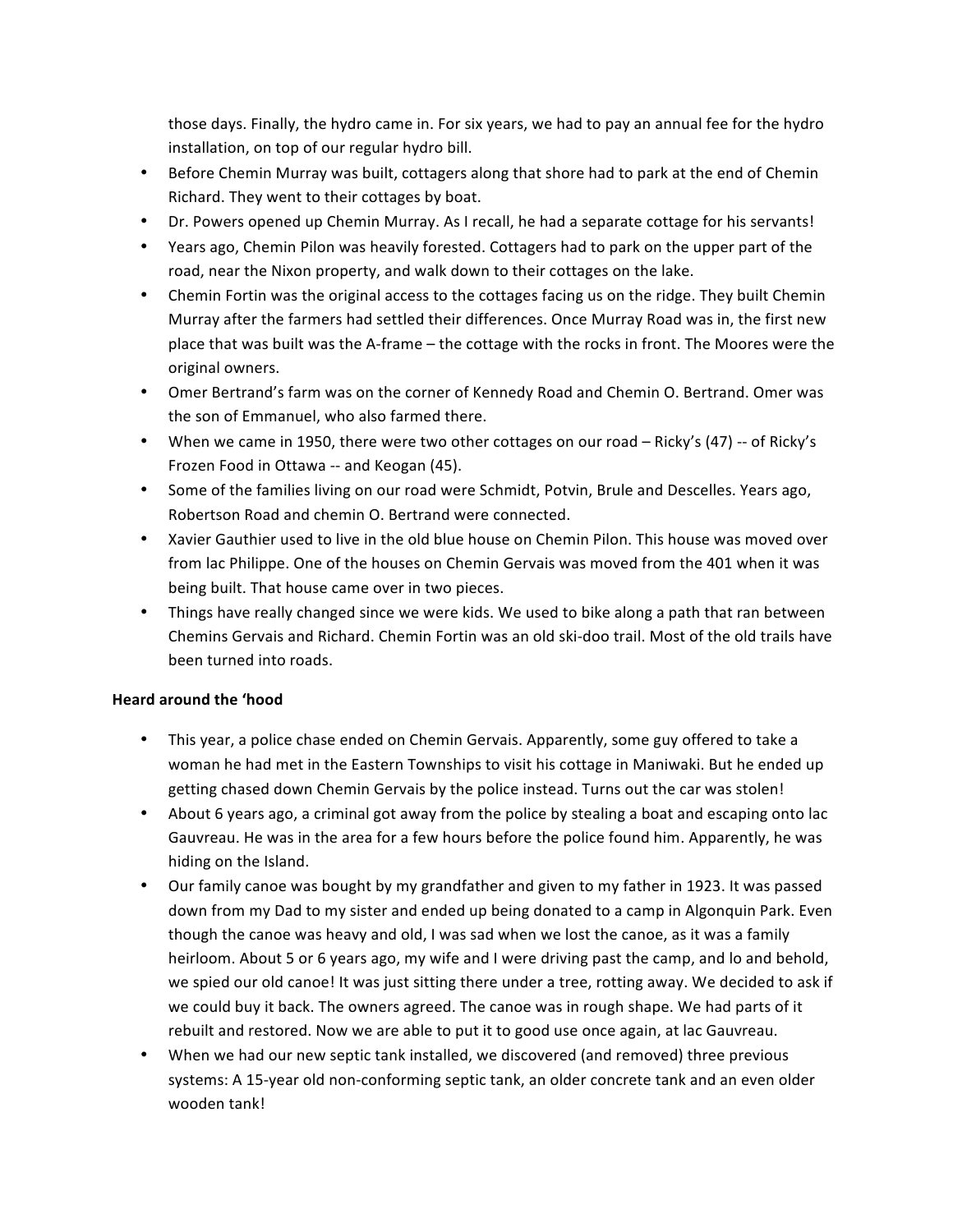- I used to come to the lake in the summers with the children. There were a number of women here who were not working in the summers, and the kids had lots of friends to play with. The kids were always anxious to see their summer friends. With today's two income families, the moms usually have to return to work on Mondays.
- I used to work on one of the farms in Rupert. The old farms are slowly dying out, partly because the kids don't want to keep running the family farms, and partly because of the rules and regulations that farmers have to follow. The government says they will reimburse farmers for making environmentally-friendly changes to farms, but they don't pay up. There's a ton of paperwork involved, too.
- We have been here for 14 years. Initially, we came to visit at a friend at her cottage. When we heard about an opportunity to buy our own cottage, we decided to buy right away. We made an offer and closed on the property within a few days. We were very pleased with the purchase, and especially grateful that we had a nice, quiet, elderly couple next door. One day, as we arrived home, we saw our real estate agent showing the house next door to some people. We hadn't even known it was for sale! We casually asked her to drop by our place for a visit after she was done. When she stopped by, we asked if her clients were seriously considering buying the property. She said that they were. We decided right then and there to buy the house next door. We bought that one within 24 hours!

### **Just visiting…**

- We are renting at lac Gauvreau for the first time. We like to fish, and so far we have caught lots of bass (of pretty good size).
- We are three generations of a family renting a cottage for the week. Just got here!
- Our family bought land on the other side of the lake. We are planning to build. In the meantime, we are renting a cottage.
- We are renting for the week and visiting with family in Ottawa. Last night, the man who owns our cottage told us that last winter, he noticed deer sleeping in an alcove near the shore. One day, he looked out on the lake and saw something unusual. He went out to investigate, and found a dead deer. Its head and entrails had been removed. It looked like it had been killed by Fischers (Fischers are like Wolverines, and are quite vicious).

# **Peace and tranquility**

• I haven't lived here long enough to have many stories about lac Gauvreau. Of course, the proverbial question: "are the fish biting today?" takes on a whole new meaning around here. It's a problem for me that the fish bite. I tend to take a long time, moving slowly into the water. OK, supposedly they just nibble. 'Art de la Paix' means 'the art of peace.' I'm a Bramachari yogi. I teach meditation. 

**Note:**